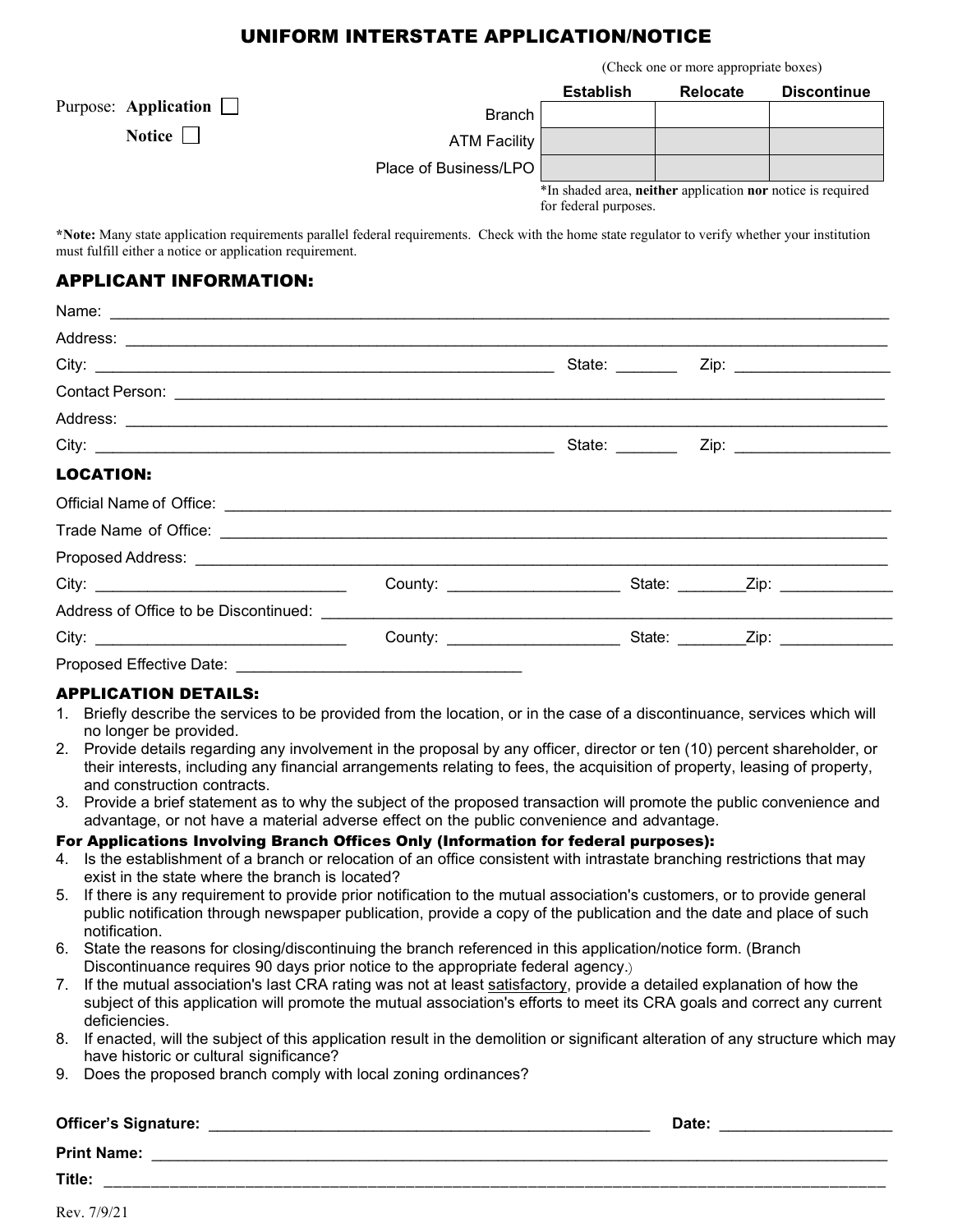# **Uniform Interstate Application/Notice Application Instructions**

#### **I. GENERAL INFORMATION**

This "Uniform Application" was developed by the State/Federal Working Group for the purpose of reducing regulatory burden, by eliminating the need for mutual associations to file multiple different application forms for common applications. Provision of the information in this application will meet the normal regulatory and statutory requirements of all state and federal bank regulatory agencies. In that minority of cases where additional information is required, the applicant will receive a separate request for additional information to supplement the application. This form may also be used for filing a "Notice" where no formal application is required.

### **II. FILING INSTRUCTIONS**

File one copy of this application with the Home State Regulator (Licensing Agency) and with the mutual association's primary federal regulator -- Federal Deposit Insurance Corporation (FDIC) or Federal Reserve Bank (FRB). The Home State Regulator will distribute copies to other interested states as necessary. Member mutual associations have the option of either submitting this form to the FRB or following the FRB's notice requirement in the case of establishing a branch. In addition, for any branch application state nonmember mutual associations may submit this form to the FDIC or submit a letter application to the FDIC containing all the information required in Part 303 of FDIC Rules and Regulations.

# **III. TYPE OF APPLICATION**

Circle whether this filing represents an application or whether it is being made for "notice" purposes only, then check the appropriate box for establishment, discontinuance, or relocation. Also check whether the application concerns a "branch office"; "place of business" other than a branch office, such as a "loan production office" (LPO) or representative office; or an "automated service location", such as a stand-alone automated teller machine or cash dispensing machine. The activity conducted at the location will determine whether the office is considered a "branch" under state or federal statutes.

#### **IV. APPLICANT INFORMATION**

| A.        | Name and Address:         | Mutual association's full name and headquarters office address.                                                             |
|-----------|---------------------------|-----------------------------------------------------------------------------------------------------------------------------|
| <b>B.</b> | <b>Contact Person</b>     | Provide the name and address of the individual assigned to<br>handle any inquiries or requests concerning this application. |
| C.        | Official Name/Trade Name: | Provide the official name and the trade name, as applicable, for<br>the proposed office.                                    |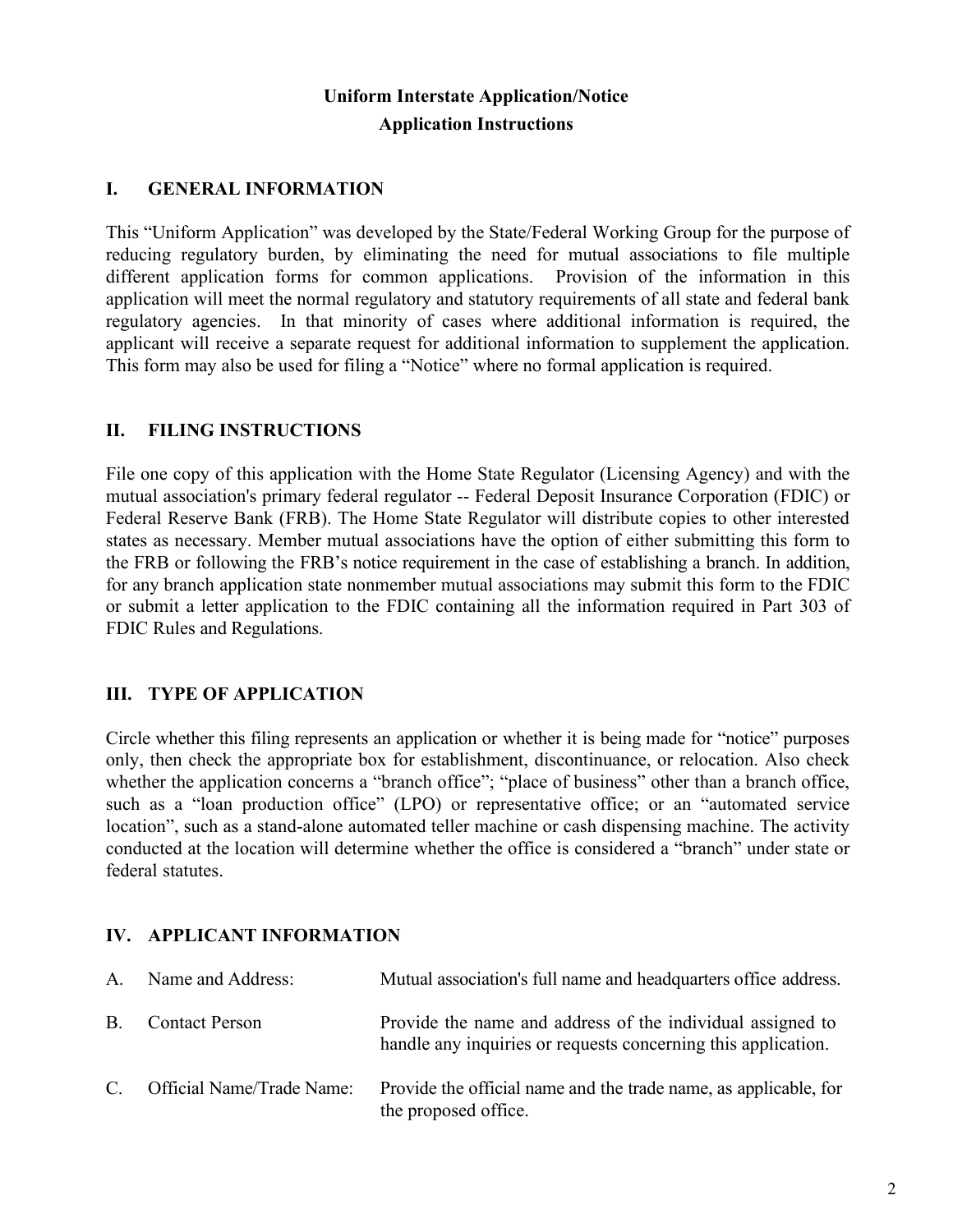| D.             | Proposed Location:                       | Provide the complete street address of the location where the<br>mutual association wishes to establish or relocate a new physical<br>facility.                          |
|----------------|------------------------------------------|--------------------------------------------------------------------------------------------------------------------------------------------------------------------------|
| Ε.             | Address of Office to be<br>Discontinued: | If the application involves the discontinuance or relocation of an<br>existing facility, provide the address of the location where the<br>business will be discontinued. |
| $\mathbf{F}$ . | Proposed Effective Date:                 | Indicate the date the mutual wishes the change to be effective. A<br>subsequent notice of when the change actually took place may be<br>required.                        |

# **ANSWERS TO THE FOLLOWING QUESTIONS SHOULD BE PROVIDED IN LETTER FORM, AND ATTACHED TO THE APPLICATIONS COVER SHEET.**

# **V. APPLICATION DETAILS**

- 1. Provide a brief description of the services to be offered at the location, such as "full service branch", "trust services" or "mortgage loan origination." It is not necessary to provide a complete laundry list of proposed activities, just the principal purpose of the office.
- 2. If the proposed transaction involves an officer, director or ten (10) percent shareholder, or their interests, please provide details concerning any financial arrangements relating to fees, the acquisition of property, leasing of property, and construction contracts.
- 3. Provide an affirmative statement as to why the proposed transaction meets relevant standards for public convenience and advantage. Brief comments such as "will be adding new services" or "new competitor to the area" will generally be sufficient. In cases where the public benefit from the transaction becomes more problematic, greater detail of the perceived benefits will be required.

*Note: Many state application requirements parallel federal requirements. Check with the home state regulator to determine whether your institution must file either a notice or application.*